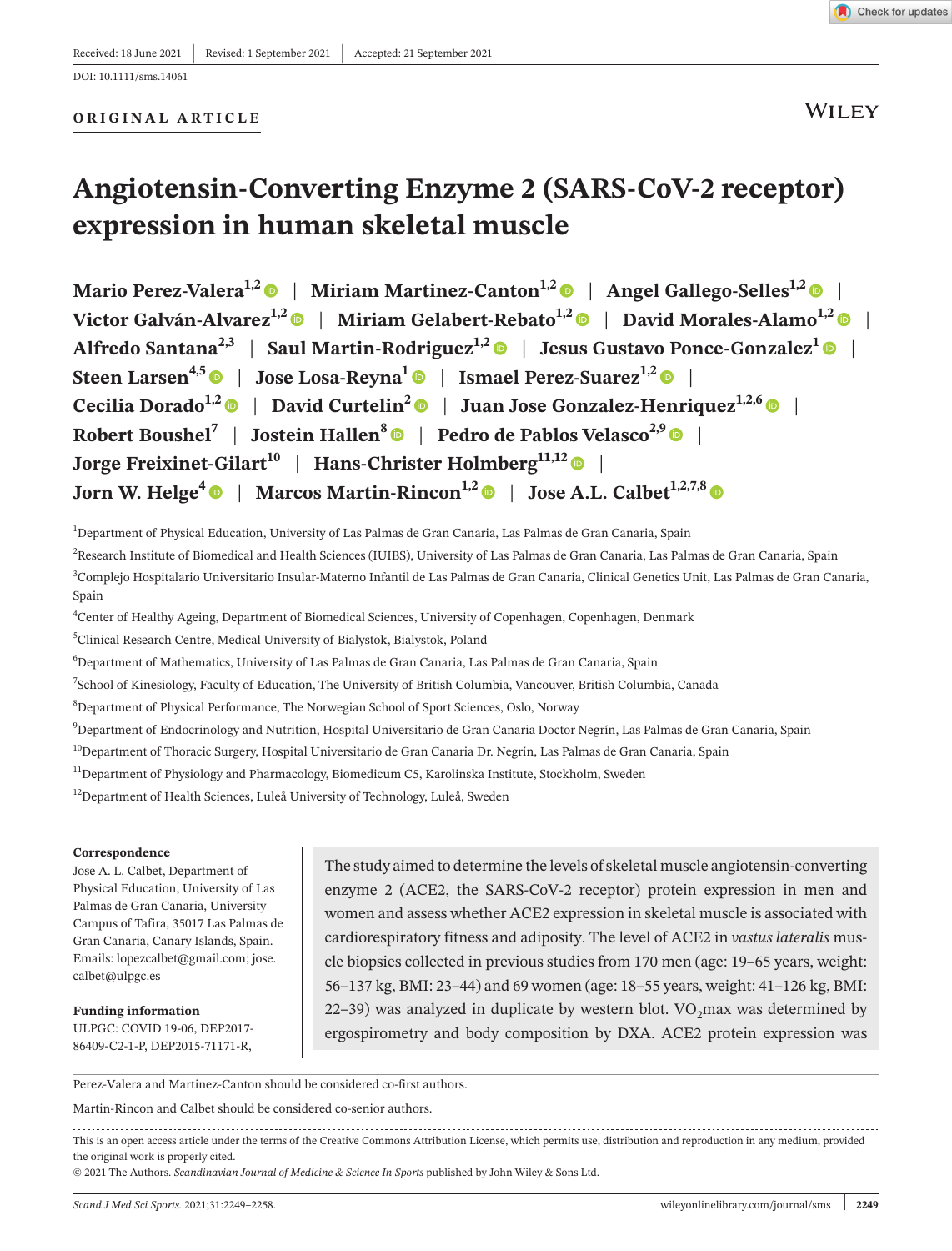PI14/01509, ULPAPD-08/01-4,<br>ProID2017010106

1.8-fold higher in women than men ( $p = 0.001$ ,  $n = 239$ ). This sex difference disappeared after accounting for the percentage of body fat (fat %),  $VO<sub>2</sub>$ max per kg of legs lean mass (VO<sub>2</sub>max-LLM) and age ( $p = 0.47$ ). Multiple regression analysis showed that the fat % ( $\beta$  = 0.47) is the main predictor of the variability in ACE2 protein expression in skeletal muscle, explaining 5.2% of the variance. VO<sub>2</sub>max-LLM had also predictive value (β = 0.09). There was a significant fat % by VO<sub>2</sub>max-LLM interaction, such that for subjects with low fat %, VO<sub>2</sub>max-LLM was positively associated with ACE2 expression while as fat % increased the slope of the positive association between  $VO_2$ max-LLM and ACE2 was reduced. In conclusion, women express higher amounts of ACE2 in their skeletal muscles than men. This sexual dimorphism is mainly explained by sex differences in fat % and cardiorespiratory fitness. The percentage of body fat is the main predictor of the variability in ACE2 protein expression in human skeletal muscle.

#### **KEYWORDS**

COVID-19, ACE2, obesity, cardiorespiratory fitness, exercise, VO2max, sex differences, biopsies

## **1** | **INTRODUCTION**

Like previous coronaviruses, severe acute respiratory syndrome coronavirus 2 (SARS-CoV-2) penetrates human cells by binding to the angiotensin-converting enzyme 2  $(ACE2)^{1,2}$  A high level of ACE2 protein expression may facilitate cell infection and vice versa, $<sup>1</sup>$  and tissue differences</sup> in ACE2 expression could explain part of the pathophysiology of the disease.3,4 ACE2 mRNA overexpression has been reported in patients with comorbidities (hypertension, diabetes, obesity, ischemic cardiomyopathy, among others) who are at higher risk of a more severe COVID-19.<sup>5,6</sup> Male sex, ageing, and low cardiorespiratory fitness and physical inactivity have also been associated with increased severity and mortality from COVID-19.<sup>7-12</sup> However, it remains unknown whether sex, age, cardiorespiratory fitness, and body composition are associated with different levels of ACE2 protein expression in humans.

ACE2 mRNA is ubiquitously expressed in human tissues and especially abundant in the lungs and testis, and a little less abundant in the kidney, heart, digestive tract and skeletal muscle. $13-16$  ACE2 is necessary to counteract the canonical renin-angiotensin system  $(RAS)$ .<sup>17</sup> A misbalance between angiotensin-converting enzyme and ACE2 facilitates myocardial inflammation and fibrosis, $18$  and in mice, skeletal muscle ACE2 deficiency has been related to muscle weakness.19 However, it remains unknown whether ACE2 expression in skeletal muscle is associated with exercise capacity in humans. Besides, even though SARS-CoV-2 targets skeletal muscle, $^{20}$  and myalgia is a common symptom of the disease,<sup>8</sup> there is almost no information regarding the ACE2 protein expression levels in human skeletal muscle. $21,22$  Sex hormones may influence several components of the RAS and related serum peptidases, $^{23,24}$ implying that menstrual status should also be considered.

Therefore, the aims of this study were: (1) to determine the levels of ACE2 protein expression in human skeletal muscle; (2) to ascertain whether the levels of ACE2 protein expression show sexual dimorphism in humans; and (3) to assess whether ACE2 protein expression in human skeletal muscle is associated with cardiorespiratory fitness and adiposity.

We hypothesized that ACE2 protein expression in skeletal muscle would be inversely associated with cardiorespiratory fitness, adiposity and age, and that men would present greater levels of ACE2 protein expression than premenopausal women.

## **2** | **METHODS**

## **2.1** | **Study design and participants**

This is a cross-sectional study using muscle biopsies obtained from 170 men and 69 women who participated in previous studies, $25-31$  including some of the participants in a European research project<sup>32</sup> named METAPREDICT, and some subjects involved in ongoing research projects. $33,34$  All subjects were nonsmokers, 105 of them being healthy university students with different physical activity levels and the other 134 were mainly sedentary with overweight or obesity. In the group with overweight or obesity, 27 subjects had hypertension (i.e., systolic blood pressure >130 or diastolic >80 mmHg; 4 of them treated with diuretics, 3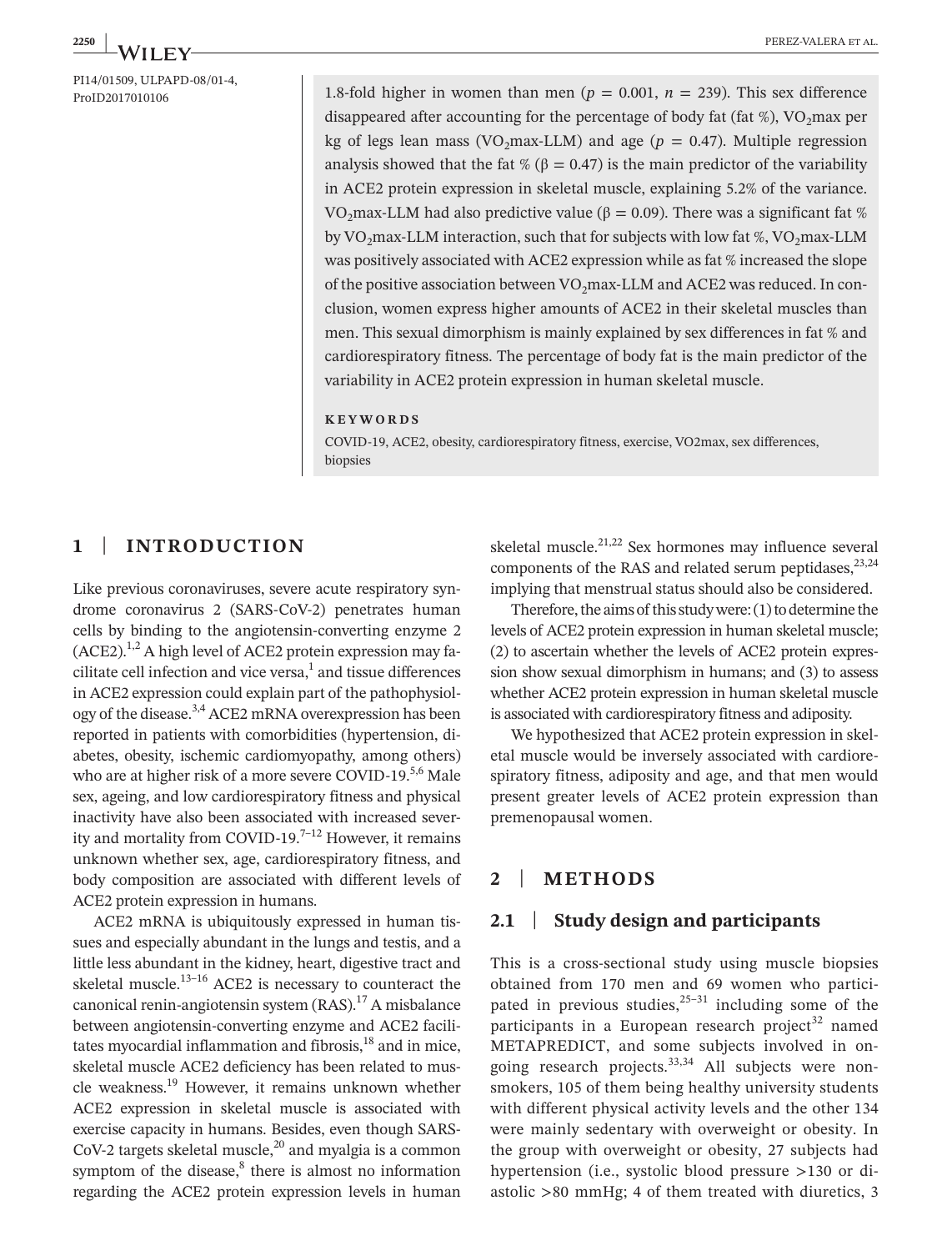with inhibitors/blockers of the RAS, and 1 with a calcium antagonist), two subjects were on statins, and one had type 2 diabetes (treated with diet and exercise). In addition, all women were premenopausal since this was an inclusion criterion, and three of them were taking oral contraceptives. All participants volunteered to participate in the corresponding studies and signed written informed consent after receiving complete information regarding the aims of the studies and potential side effects of the procedures. All experiments were performed per the Declaration of Helsinki after ethical approval.

#### **2.2** | **Main procedures**

All volunteers were requested to avoid strenuous physical activity for 48 h and to refrain from caffeinated and alcoholic beverages for 24 h preceding preceding all tests and the muscle biopsies. Before the start of the experiments, subjects were familiarized with the exercise tests. After that, their anthropometric characteristics were registered, and their body composition determined by dual-energy X-ray absorptiometry (Lunar iDXA, General Electric, WI, USA), as previously reported. $35$  This was followed by an incremental cycle ergometer exercise test (Lode Corival/ Excalibur Sport, Groningen, The Netherlands) until exhaustion to determine their maximal oxygen consumption (VO<sub>2</sub>max) and maximal power output (Wmax). The incremental exercise test was adapted to the volunteers´ characteristics with load increments eliciting exhaustion in no less than 6 min and no more than 20 min. $36$ Oxygen uptake  $(VO<sub>2</sub>)$  during all exercise tests was measured by open-circuit indirect calorimetry with metabolic carts (Vyntus, Jaeger-CareFusion, Hoechberg, Germany; Vmax N29, Sensormedics, Yorba Linda, CA, USA; COSMED, Rome, Italy; and Jaeger Oxycon Pro, Viasys Healthcare, Hoechberg, Germany) operated in breath-bybreath mode. The gas analyzers were calibrated immediately before each test according to the instructions of the manufacturers. Respiratory variables were analyzed breath-by-breath and averaged every 20 s during the incremental exercise tests.<sup>37</sup> The highest 20-s averaged  $VO<sub>2</sub>$ was taken as the  $VO_2$ max and expressed per kg of leg lean mass (VO<sub>2</sub>max-LLM). VO<sub>2</sub>max and DXA data were not obtained in 24 of the 170 males included in the study. A complete set of data was obtained for the rest of the variables assessed.

### **2.3** | **Muscle biopsies**

The biopsies were performed following a 10–12 h overnight fast. Biopsies were taken from the middle portion of

the m. *vastus lateralis* using Bergstrom's technique with suction. After disinfection of the skin, 1-2 ml local anesthetic (Lidocaine 2% without epinephrine) was injected into the skin and subcutaneous tissue, taking care not to inject below the superficial fascia. Ten minutes later, a 6–7 mm incision was made, and the biopsy needle inserted 2 cm into the muscle belly. The muscle sample (~100 mg) was dissected free of debris and fat tissue and immediately frozen in liquid nitrogen at −80°C until analyzed.

## **2.4** | **Protein extraction and western blotting**

Whole skeletal muscle lysates were prepared as previously reported, $26$  and protein concentration quantified using the bicinchoninic acid assay<sup>33</sup> to ensure equal sample concentration. In brief, ~10 mg of muscle was ground by stainless steel balls during one minute in a Mikro-Dismembrator S (Sartorius, Goettingen, Germany) and immediately homogenized in urea lysis buffer (6 M urea, 1% SDS) with 50X Complete protease and 10× PhosSTOP phosphatase inhibitors (Roche, Mannheim, Germany). Subsequently, the lysate was centrifuged for 12 min at 25 200 g at 16°C. The resulting supernatant containing the protein fraction was diluted with electrophoresis loading buffer (160 mM Tris-HCl, pH 6.8, 5.9% SDS, 25.5% glycerol, 15% β-mercaptoethanol- bromophenol blue). An equal amount of total protein from each sample (10 μg) was loaded onto the gels following antibody linearity optimization tests. All samples were run in duplicate and averaged. In all gels, four lanes were loaded with the same internal control (non-interventional human muscle) to allow for normalization to the mean value of the control sample to compensate for variability between gels. Then, gels were electrophoresed with SDS-PAGE using the system of Laemli<sup>38</sup> and proteins were transferred onto the polyvinylidene fluoride (PVDF) membranes for protein blotting (Bio-Rad Laboratories, Hercules, CA, USA). Membranes were blocked for one hour in 5% non-fat dry milk powder (blotting-grade blocker, Bio-Rad Laboratories) in Tris-buffered saline containing 0.1% Tween 20 (TBS-T) (Blotto blocking buffer) and incubated overnight at 4°C with the primary antibody (catalogue no. ab108252, Abcam, Cambridge, UK), diluted 1:2000 in Blotto blocking buffer. This was followed by washes and 1-hour incubation at room temperature with the secondary antibody (HRP-conjugated goat anti-rabbit IgG, catalogue no. 111-035-144, Jackson ImmunoResearch Laboratories Inc., West Grove, PA, USA), diluted 1:5000 in Blotto blocking buffer, and subsequent chemiluminescent visualization with Clarity™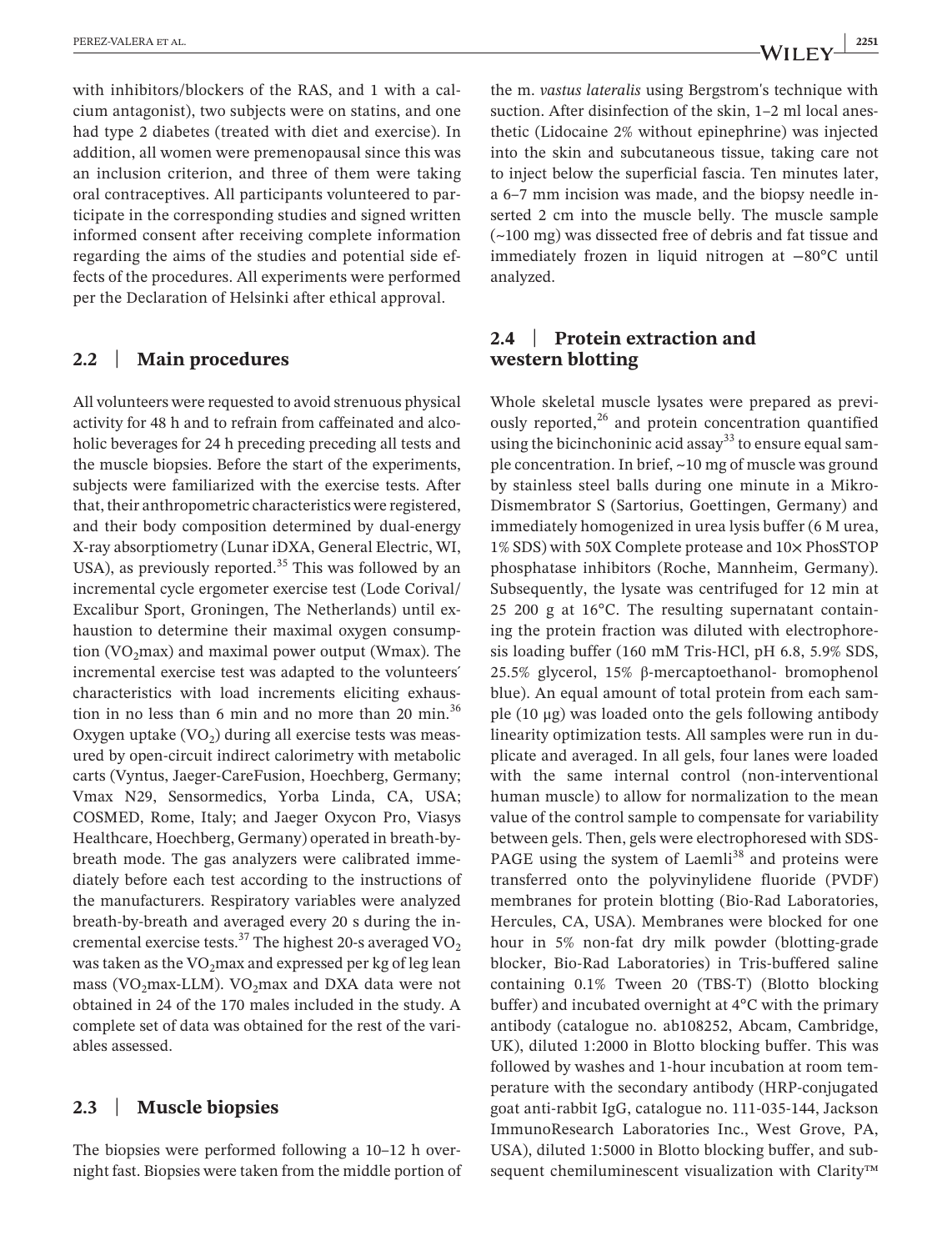Western ECL Substrate (Bio-Rad Laboratories) using the ChemiDoc™ Touch Imaging System (Bio-Rad Laboratories). Densitometry band quantification was performed with the Image Lab© software 5.2.1 (Bio-Rad Laboratories). In order to verify equal loading and transfer efficiency, membranes were stained with Reactive Brown 10 (Sigma-Aldrich).

## **2.5** | **Statistical analysis**

The Gaussian distribution of variables was determined using the Shapiro–Wilk test, and statistical tests in non-normally distributed variables were run with logarithmically transformed data. Men and women general characteristics were compared using an unpaired t-test. Sex differences in ACE2 protein expression levels were assessed with ANCOVA, using body fat percentage (fat  $\%$ ), VO<sub>2</sub>max-LLM and age as covariates. The contribution of fat %,  $VO_2$ max-LLM and age to ACE2 protein expression were further tested using multiple linear regression analysis with fat  $% \times$  VO<sub>2</sub>max-LLM interaction. Since a significant fat  $% \times VO<sub>2</sub>$  max-LLM interaction was observed, the Johnson-Neyman procedure was applied to identify the point where the relationship between the independent and the outcome variable transitioned from being statistically significant to nonsignificant or vice versa. Values are reported as the mean  $\pm$  standard deviation (SD). Statistical significance was set at  $p < 0.05$ . All statistical analyses were performed using IBM SPSS Statistics version 26 for Mac (IBM, NY, US) and R version 4.0.5 (R Foundation for Statistical Computing, Vienna, Austria).

#### **TABLE 1** Baseline characteristics of the study population

## **3** | **RESULTS**

## **3.1** | **Study population**

Two hundred and thirty-nine participants from 18 to 65 years old were analyzed in this study. The descriptive characteristics of the study population are reported in Table 1. Women had a higher percentage of body fat, and lower  $VO<sub>2</sub>max$  than men, even when expressed per kg of legs' lean mass. A negative association was observed between  $VO_2$ max expressed per kg of body weight and  $ACE2$ protein expression in the whole population  $(r = -0.25,$  $p < 0.001$ ,  $N = 215$ ).

## **3.2** | **ACE2 expression: sex differences**

ACE2 protein expression was 1.8-fold higher in women than men  $(p = 0.001, N = 239)$  (Figure 1). However, this sex difference disappeared after accounting for fat %  $(p = 0.72)$ , VO<sub>2</sub>max-LLM ( $p = 0.15$ ), fat % and VO<sub>2</sub>max-LLM ( $p = 0.57$ ), or fat %, VO<sub>2</sub>max-LLM and age ( $p = 0.47$ ) as covariates. ACE2 protein expression was positively associated with fat % in both sexes ( $r = 0.18$  and 0.37,  $p = 0.03$  and  $= 0.002$ , in men and women, respectively). In the whole group of subjects, multiple regression analysis showed that the fat % ( $\beta$  = 0.47) is, out of the 4 predictors studied (age, sex, adiposity,  $VO<sub>2</sub>max$ ), the main predictor of the variability in ACE2 protein expression in skeletal muscle (Table 2), explaining 5.2% of the variance. VO<sub>2</sub>max-LLM also had predictive value ( $β = 0.09$ ); however, the predictive value of fat % was 5.3-fold higher than that of VO<sub>2</sub>max-LLM. There was a significant fat  $%$  by

|                               | Men $(n = 170)$  |       |       | Women $(n = 69)$ |       |       |                  |
|-------------------------------|------------------|-------|-------|------------------|-------|-------|------------------|
|                               | Mean $\pm$ SD    | Range |       | $Mean \pm SD$    | Range |       | $\boldsymbol{p}$ |
| Age (years)                   | $29.1 \pm 9.7$   | 18.6  | 65.2  | $33.0 \pm 10.5$  | 18.2  | 54.9  | 0.005            |
| Weight (kg)                   | $87.1 \pm 17.0$  | 55.9  | 136.9 | $81.5 \pm 17.3$  | 41.3  | 126.1 | 0.012            |
| $Height$ (cm)                 | $177.8 + 7.2$    | 161.0 | 198.3 | $163.6 \pm 6.4$  | 150.0 | 180.0 | < 0.001          |
| $BMI (kg.m^{-2})$             | $25.5 \pm 9.6$   | 22.7  | 43.6  | $30.3 \pm 5.7$   | 22.1  | 38.7  | < 0.001          |
| Body fat $(\%)^a$             | $27.1 \pm 9.8$   | 7.7   | 45.6  | $42.5 \pm 8.1$   | 21.5  | 54.6  | < 0.001          |
| Total lean mass (kg)          | $60.4 \pm 6.7$   | 45.6  | 79.4  | $43.6 \pm 6.0$   | 28.8  | 58.2  | < 0.001          |
| $VO2max (ml.min-1)a$          | $3453 + 554$     | 2019  | 4834  | $2150 \pm 403$   | 1219  | 3462  | < 0.001          |
| $VO2max (ml.kg-1.min-1)a$     | $40.4 \pm 10.5$  | 20.6  | 61.9  | $27.5 \pm 7.5$   | 12.6  | 47.6  | < 0.001          |
| $VO2max (ml.kg LM-1.min-1)a$  | $57.4 \pm 8.6$   | 38.0  | 75.7  | $49.6 \pm 8.3$   | 28.8  | 68.9  | < 0.001          |
| $VO2max (ml.kg LLM-1.min-1)a$ | $162.6 \pm 30.9$ | 106.3 | 253.2 | $137.9 \pm 24.1$ | 82.8  | 201.4 | < 0.001          |

*Note:* Data presented as mean  $\pm$  standard deviation. *p*-values presented correspond to comparisons between men and women.

Abbreviations: LM, Lean mass; LLM, Legs' lean mass; SD, standard deviation.

<sup>a</sup>Body composition and VO<sub>2</sub>max was not determined in 24 men, and therefore N = 146 for these variables in men.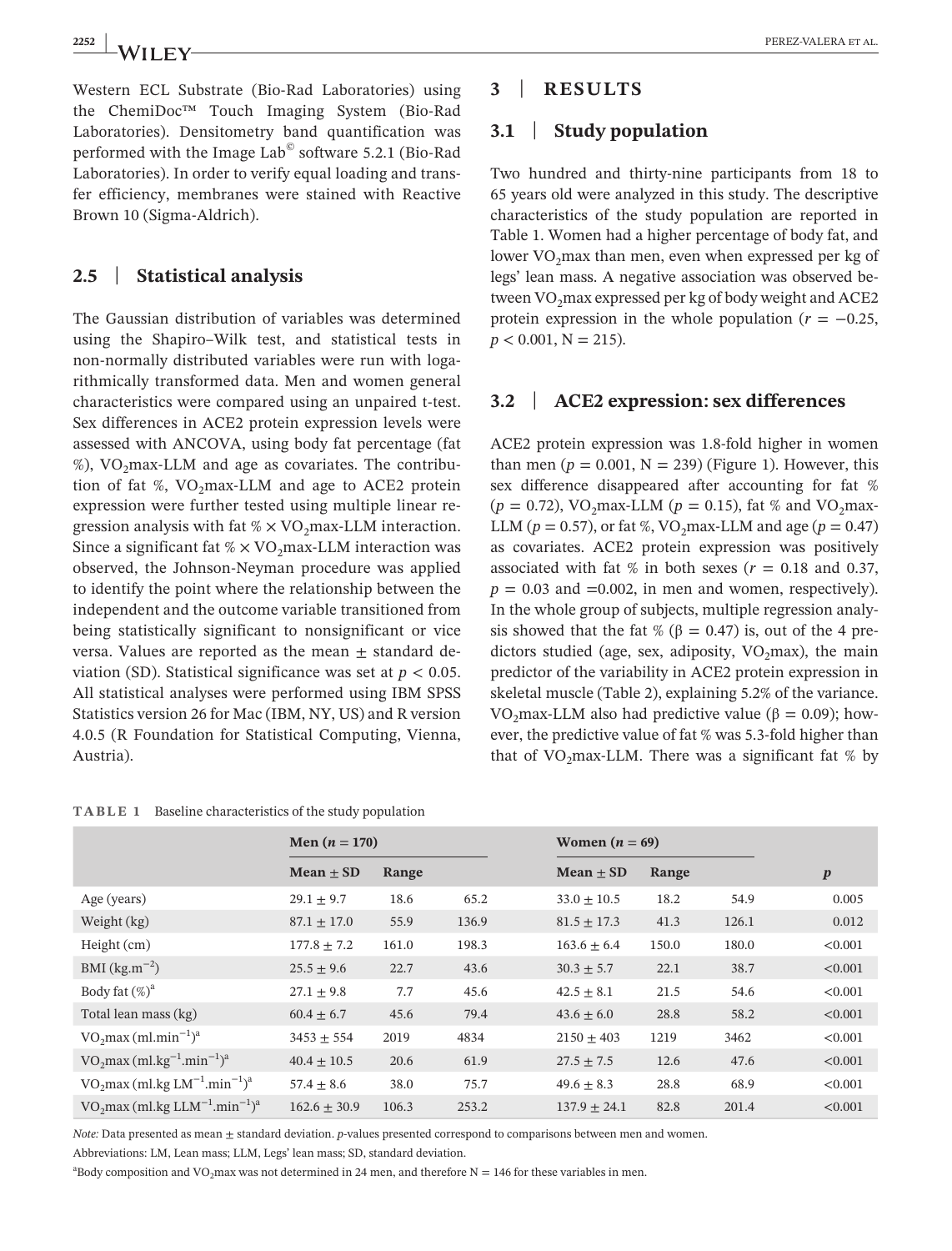

**FIGURE 1** Skeletal muscle ACE2 protein expression levels in men and women covering a wide range of age, fitness, and body composition: (A) Representative immunoblot images and total amount of protein loaded (Reactive Brown Staining) from two women and one man participating in the study. All experimental samples were run in duplicate, while a control human sample (non-experimental) was included onto each gel to allow normalization and loading control. C, control non-experimental sample; L, gel lane for a particular sample or blank. Estimated molecular weights are indicated by arrows on the side of the blot. (B) Box and whisker plots of ACE2 skeletal muscle protein expression in all men ( $n = 170$ ) and women ( $n = 69$ ) included in the study (arbitrary units, A.U.). The extremes of the whiskers represent the limits of the 5th and 95th percentiles, respectively; the thin and thick horizontal lines inside the boxes correspond to the mean and median values, respectively; and the lower and upper limits of the box delimit the 1st and 3rd quartiles, respectively. The statistical analysis was performed with logarithmically transformed data. *p*-value = 0.001 for the difference between men and women (unpaired twotailed *t*-test) with all data included in the analysis and  $p = 0.007$  after removing the two women with higher ACE2 values

| Predictor                                                     | <b>Estimate</b> | <b>SE</b> | T        | $\boldsymbol{p}$ | <b>Standardized</b><br>Estimate $(\beta)$ | $R^2$ |
|---------------------------------------------------------------|-----------------|-----------|----------|------------------|-------------------------------------------|-------|
| Intercept <sup>a</sup>                                        | $-1.65187$      | 0.53853   | $-3.067$ | 0.002            |                                           |       |
| <b>Sex</b>                                                    | $-0.0965$       | 0.08283   | $-1.165$ | 0.245            | $-0.218$                                  | 0.022 |
| Fat %                                                         | 0.04898         | 0.01444   | 3.393    | < 0.001          | 0.473                                     | 0.075 |
| VO <sub>2</sub> max (ml.kg $LLM^{-1}$ )                       | 0.00772         | 0.00287   | 2.692    | 0.008            | 0.089                                     | 0.082 |
| Age (years)                                                   | $-0.00292$      | 0.00331   | $-0.883$ | 0.378            | $-0.068$                                  | 0.084 |
| Fat % $\times$ VO <sub>2</sub> max (ml.kg LLM <sup>-1</sup> ) | $-0.000202$     | 0.000084  | $-2.399$ | 0.017            | $-0.166$                                  | 0.109 |

**TABLE 2** Factors predicting ACE2 protein expression in human skeletal muscle

*Note: LLM: leg lean mass; ACE2 was logarithmically transformed; N = 215, due to lack of measurements of VO<sub>2</sub>max and LLM in 24 men; Sex: Men = 1,* Women  $= 2$ .

<sup>a</sup>Represents reference level (Men = 1).

 $VO<sub>2</sub>max-LLM interaction, explaining 2.5% of the variance,$ such that for subjects with low fat %,  $VO<sub>2</sub>$  max-LLM was positively associated with ACE2 expression while as fat % increased, the association between  $VO<sub>2</sub>$ max and ACE2 disappears (Figures 2 and 3). The Johnson-Neyman analysis indicated that  $VO<sub>2</sub>max-LLM$  moderates the association

between fat % and ACE2 expression. For  $VO<sub>2</sub>max-LLM$ values below 190.6 ml.kg LLM−1.min−1, the positive influence of fat % on ACE2 expression was steeper the lower the VO<sub>2</sub>max-LLM (Figure 3A). Likewise, for fat % below 23.2, ACE2 expression increased with  $VO<sub>2</sub>$ max-LLM more markedly the lower the fat % (Figure 3B).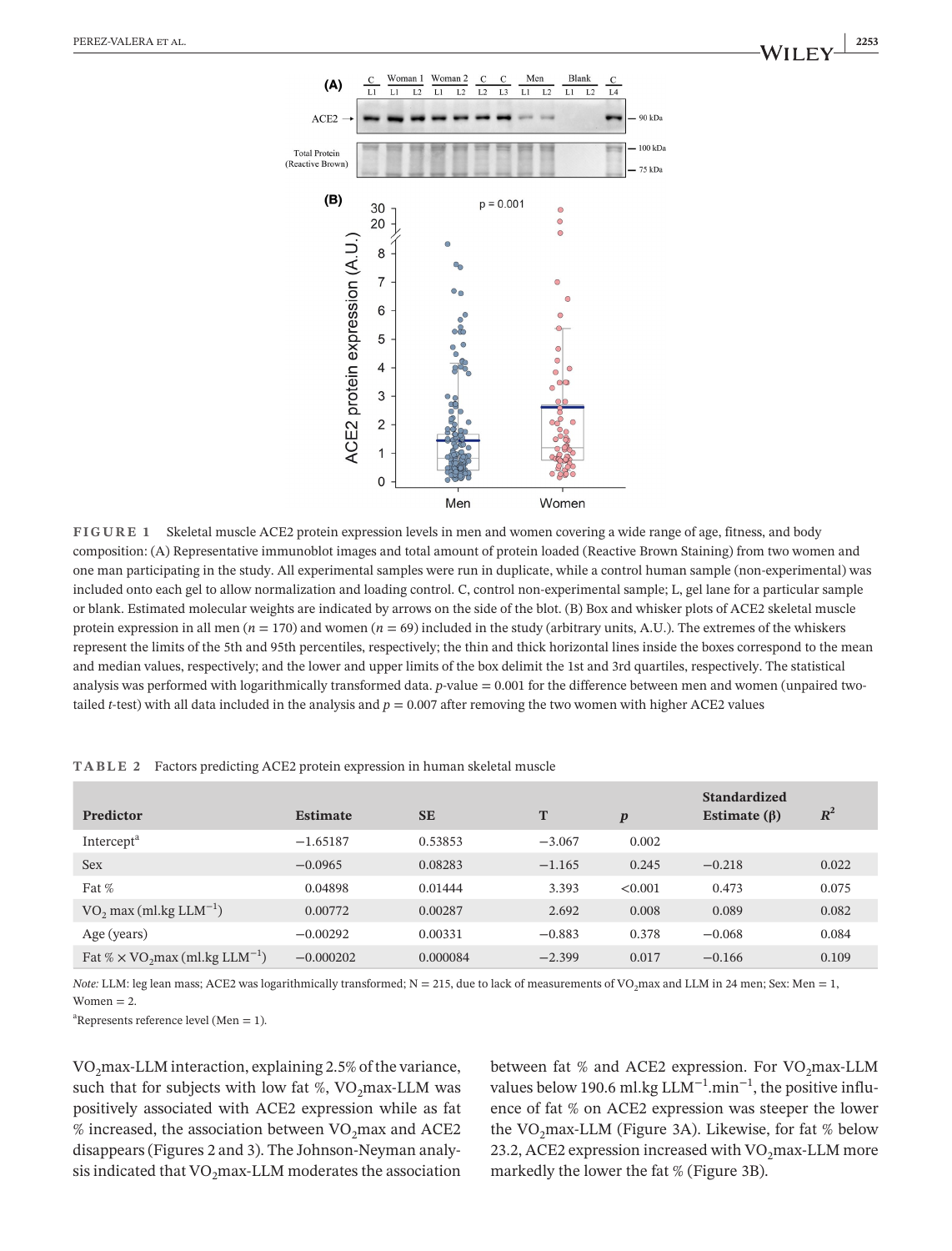# **4** | **DISCUSSION**

In the present investigation, the ACE2 protein expression levels in skeletal muscle have been determined for the first time in a large sample of men and women, covering a wide range of adiposity, cardiorespiratory fitness, and age. We have shown that premenopausal women express larger amounts of ACE2 protein than men of similar age. This sex dimorphism is fully accounted for by differences in adiposity and cardiorespiratory fitness between men and women, with fat % playing a predominant role. An interaction was observed between fat % and  $VO_2$ max, such that in subjects with low fat %, there is a positive linear association between ACE2 and VO<sub>2</sub>max. However, as fat % increases, the positive slope of the relationship between ACE2 and VO<sub>2</sub>max is attenuated to reach values close to zero in subjects with high levels of adiposity, who present the larger amount of ACE2. The higher ACE2 expression in individuals with higher adiposity may be necessary to counteract the canonical renin-angiotensin system  $(RAS)$ ,<sup>39</sup> whose activity is augmented with obesity and ageing.  $40-43$ 

## **4.1** | **Women have greater levels of ACE2 than men**

ACE2 reduces the levels of angiotensin II by converting its precursor (Ang I) into Ang 1–9 and by transforming Ang II into Ang 1–7. Both peptides Ang 1–7 and 1–9 have



**FIGURE 2** Skeletal muscle ACE2 protein expression and cardiorespiratory fitness. Each straight line represents the linear relationship between the logarithm of the level of ACE2 expression in the human *vastus lateralis* skeletal muscle and maximal oxygen uptake (VO<sub>2</sub>max, expressed as mL of  $O_2$  per kg of lean mass of the lower extremities (LLM)), for the percentages of body fat indicated.  $N = 215$  (146 men and 69 women). This graph was created using the regression model reported in Table 2

vasodilatory, anti-inflammatory, antioxidant, antifibrotic, and antithrombotic effects in tissues and contribute to reducing blood pressure.<sup>17,39,44,45</sup> Thus, ACE2 has a protective function and could be one of the factors contributing to the lower prevalence of cardiovascular



**FIGURE 3** Johnson-Neyman analysis depicting the moderator effects of the percentage of body fat and cardiorespiratory fitness on ACE2 protein expression in human skeletal muscle. (A) Moderator effect of  $VO<sub>2</sub>max$  on the linear relationship between the percentage of body fat (fat %) and ACE2 protein expression. The black lines depict the 95% confidence interval, and the red line indicates the value of VO<sub>2</sub>max (190.6 ml·kg LLM<sup>-1</sup>·min<sup>-1</sup>) above which the moderator effect is not statistically significant. Below this value, for a given level of  $VO<sub>2</sub>$ max, ACE2 expression increases in the percentage indicated in the "Y" axis per each unit of increase of fat %. (B) Moderator effect of fat % on the linear relationship between VO2max and ACE2 protein expression. The black lines depict 95% confidence interval, and the red line indicates the value of fat % (23.2%), above which the moderator effect is not statistically significant. Below this value, for a given level of fat %, ACE2 expression increases in the percentage indicated in the "Y" axis per each unit of increase in  $VO<sub>2</sub>max$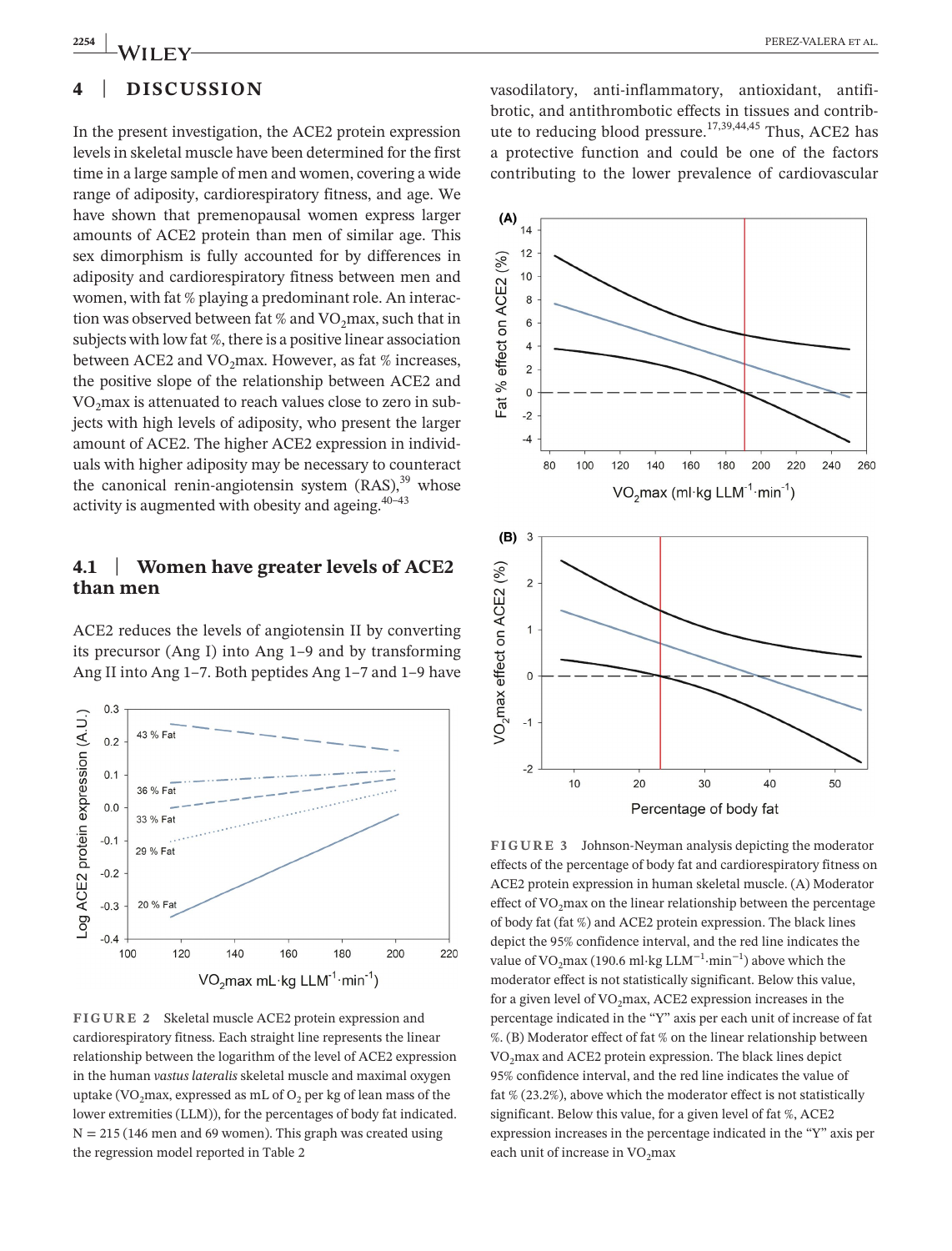disease in premenopausal women.<sup>46</sup> Although a higher expression of ACE2 may raise the risk of SARS-CoV-2 infection, epidemiological data indicate that the risk of infection seems similar in both sexes. $47$  The latter contrasts with the higher severity and mortality of COVID-19 in men than women,  $11,47,48$  attributed to sex differences in the innate antiviral defence. $11,48$  A higher expression of ACE2 in skeletal muscle could predispose women to myalgias and fatigue, which are more prevalent in women than men.49,50

The present findings contrast with the lack of sex differences in serum ACE2 activity in humans aged 41– 70 years old. $^{24}$  Therefore, the sexual dimorphism here reported may vary depending on the menstrual status and sex hormone concentrations in blood, as observed for other components of the RAS.<sup>23,24</sup>

## **4.2** | **ACE2 expression is positively associated with the percentage of body fat**

In our study population, the percentage of body fat is the strongest predictor of ACE2 protein expression in skeletal muscle in both sexes. COVID-19 disease severity and mortality increase with BMI in both sexes.<sup>51,52</sup> Although the underlying mechanisms for this association remain unknown, it has been suggested that the low-grade inflammation and metabolic derangements of obesity may facilitate COVID-19 infection and severity.<sup>53</sup>

The fact that obesity is associated with increased expression of ACE2 could facilitate cellular invasion in patients with obesity.<sup>1</sup> Moreover, since docking of SARS-CoV-2 to ACE2 leads to internalization and degradation of ACE2, this could cause a misbalance between ACE2/ RAS facilitating vasoconstriction, inflammation, fibrosis, and thrombosis. Likely, patients with overweight or obesity need to express higher amounts of ACE2 in their tissues to counteract their overactive RAS, and therefore, being more sensitive to the harmful effects of a potential reduction of tissular ACE2 levels after SARS-CoV-2 infection.

## **4.3** | **ACE2 expression is positively**  associated with VO<sub>2</sub>max-LLM in **lean subjects**

This study has shown that subjects with lower cardiorespiratory fitness, expressed as  $VO<sub>2</sub>$ max per kg of body mass, present higher levels of ACE2 in the skeletal muscle. However, this association is mediated by the inverse relationship that exists between  $VO_2$ max per kg of body mass and fat %. Interestingly, our regression model indicates that ACE2 protein expression is positively associated with  $VO<sub>2</sub>max-LLM$  in lean but not in obese subjects, showing the predominant effect of adiposity in obese subjects (Figure 2). It is essential to highlight that in the present investigation,  $VO<sub>2</sub>$ max has been normalized to lean mass of the lower extremities, i.e., our measurements of VO<sub>2</sub>max are independent of adiposity. This implies that the reported lower severity of COVID-19 in patients with higher cardiorespiratory fitness<sup>10</sup> is likely mediated by the inverse relationship between  $VO<sub>2</sub>$ max and adiposity, since the higher the body fat percentage, the lower the  $VO_2$ max per kg of body weight.

Since ACE2 could contribute to exercise hyperemia by reducing the levels of angiotensin II, from a mechanistic perspective, the observed positive relationship between  $VO<sub>2</sub>$ max-LLM and ACE2 seems reasonable since  $VO<sub>2</sub>$ max is mainly limited by  $O<sub>2</sub>$  delivery during whole-body exercise.54 Thus, regular exercise, which is usually associated with lower levels of adiposity, could upregulate ACE2 in skeletal muscle and thereby enhance exercise hyperemia. Although the reason why ACE2 expression in skeletal muscle is increased in obesity is currently unknown, we presume that this is a counterregulatory response to the overactivation of classical RAS in obesity. To test this hypothesis, ACE2 expression in skeletal muscle of patients with obesity should be determined before and after pharmacological inhibition of RAS.<sup>55</sup>

### **4.4** | **Strengths and limitations**

The main strengths of this study are the large number of subjects included with skeletal muscle biopsies and the assessment of  $VO<sub>2</sub>max$  and body composition with stateof-art-techniques, including men and women with large differences in age and fitness levels. Another strength is that all muscle expression measurements were performed in duplicate to reduce variability. The main limitation of this study relates to its cross-sectional design.

In summary, this study shows that premenopausal women express a higher amount of ACE2 in their skeletal muscles. This sexual dimorphism is mainly explained by sex differences in the percentage of body fat. The present investigation reveals that skeletal muscle ACE2 protein expression is positively associated with the levels of adiposity in humans. Further research is needed to verify whether the observation made in skeletal muscle also extends to other tissues and how exercise influences ACE2 protein expression levels in skeletal muscle and other tissues.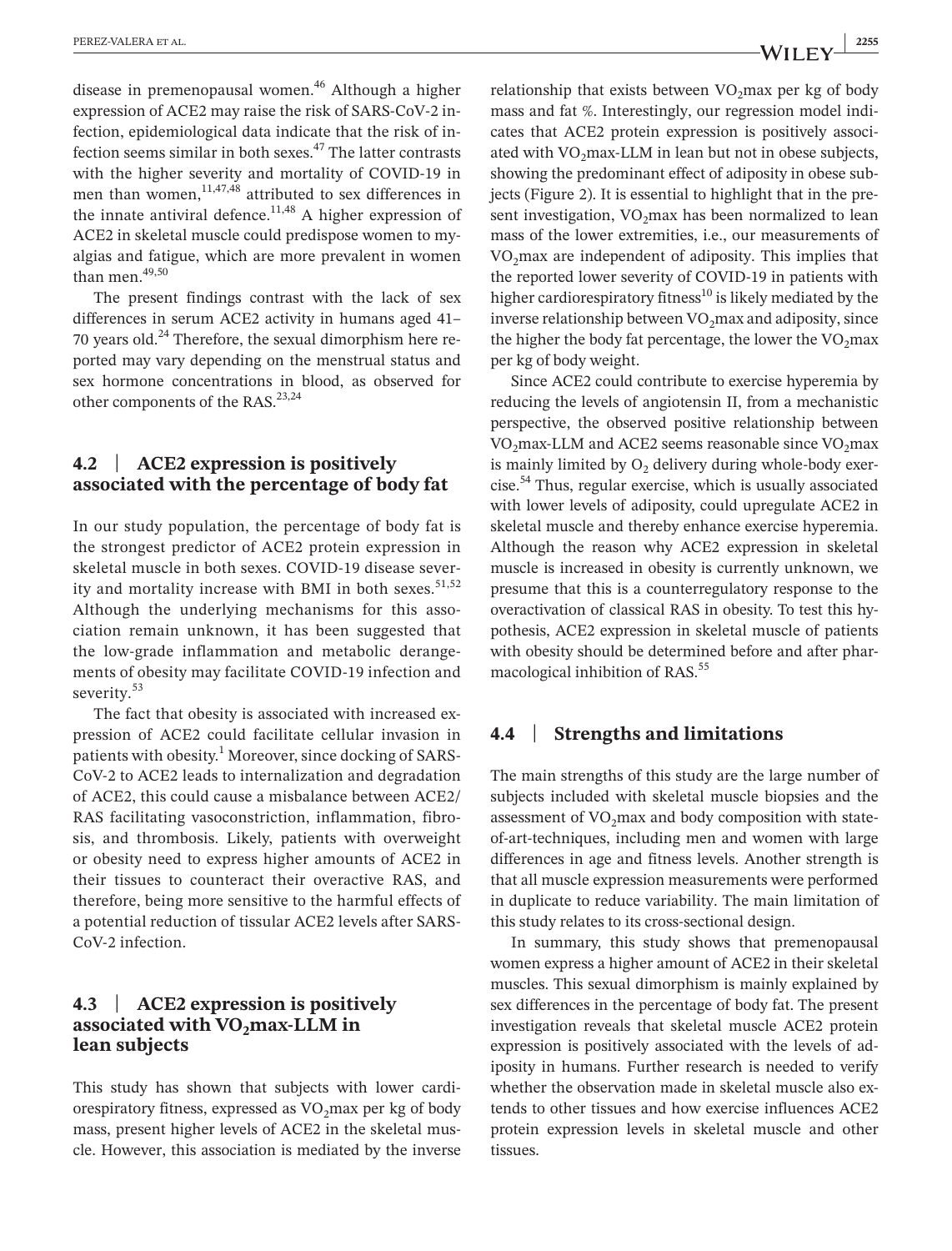## **4.5** | **Perspectives**

The impact that regular exercise may have on ACE2 expression in skeletal muscle must be studied with specific exercise training programs. Since ACE2 expression has tissue specificity, the observed female predominance of ACE2 expression in human skeletal muscle should be confirmed in other tissues, including the airways.<sup>56,57</sup> Future studies should determine the physiological implications of the variability observed in skeletal muscle ACE2 expression, including the assessment of the different components of the ACE2/Ang 1-7/Mas signaling pathway and the associated vasodilatory peptides.

#### **ACKNOWLEDGEMENTS**

The study was supported by the following grants: COVID 19- 06, DEP2017-86409-C2-1-P, DEP2015-71171-R, PI14/01509, ULPAPD-08/01-4, and ProID2017010106. We offer special thanks to José Navarro de Tuero for his excellent technical assistance.

### **CONFLICT OF INTEREST**

The authors declare that they have no conflict of interest.

#### **AUTHOR CONTRIBUTIONS**

The contributions of the authors are as follows: MPV, MMC, MMR, and JALC contributed to conception and design of the study; all co-authors contributed to collection, analysis, and interpretation of data; MPV, MMR, and JALC drafted the manuscript; all co-authors critically evaluated and contributed to the manuscript. All authors have approved the final version of the manuscript.

#### **DATA AVAILABILITY STATEMENT**

Deidentified participant data are available from the senior author (ORCID: 0000-0002-9215-6234) on reasonable request for research purposes.

#### **ORCID**

*Mario Perez-Valera* **b**[https://orcid.](https://orcid.org/0000-0002-8332-729X) [org/0000-0002-8332-729X](https://orcid.org/0000-0002-8332-729X) *Miriam Martinez-Canton* **D** [https://orcid.](https://orcid.org/0000-0002-2925-3429) [org/0000-0002-2925-3429](https://orcid.org/0000-0002-2925-3429) *Angel Gallego-Selles* [https://orcid.](https://orcid.org/0000-0002-8068-9586) [org/0000-0002-8068-9586](https://orcid.org/0000-0002-8068-9586) *Victor Galván-Alvarez* **b**[https://orcid.](https://orcid.org/0000-0002-1272-3471) [org/0000-0002-1272-3471](https://orcid.org/0000-0002-1272-3471) *Miriam Gelabert-Rebato* **[https://orcid.](https://orcid.org/0000-0002-8963-5568)** [org/0000-0002-8963-5568](https://orcid.org/0000-0002-8963-5568) *David Morales-Alamo* [https://orcid.](https://orcid.org/0000-0001-8463-397X) [org/0000-0001-8463-397X](https://orcid.org/0000-0001-8463-397X) *Saul Martin-Rodriguez* **D** [https://orcid.](https://orcid.org/0000-0003-2423-5309) [org/0000-0003-2423-5309](https://orcid.org/0000-0003-2423-5309)

*Jesus Gustavo Ponce-Gonzalez* **b**[https://orcid.](https://orcid.org/0000-0002-5982-7761) [org/0000-0002-5982-7761](https://orcid.org/0000-0002-5982-7761) *Steen Larsen* <https://orcid.org/0000-0002-5170-4337> *Jose Losa-Reyna* **[https://orcid.](https://orcid.org/0000-0001-9545-5654)** [org/0000-0001-9545-5654](https://orcid.org/0000-0001-9545-5654) *Ismael Perez-Suarez* **[https://orcid.](https://orcid.org/0000-0002-7969-0061)** [org/0000-0002-7969-0061](https://orcid.org/0000-0002-7969-0061) *Cecilia Dorado* <https://orcid.org/0000-0001-6616-6810> *David Curtelin* <https://orcid.org/0000-0001-6462-382X> Juan Jose Gonzalez-Henriquez<sup> D</sup>[https://orcid.](https://orcid.org/0000-0002-0622-5580) [org/0000-0002-0622-5580](https://orcid.org/0000-0002-0622-5580) *Jostein Hallen* <https://orcid.org/0000-0002-6646-0734> Pedro de Pablos Velasco<sup> •</sup> [https://orcid.](https://orcid.org/0000-0002-9190-2581) [org/0000-0002-9190-2581](https://orcid.org/0000-0002-9190-2581) *Hans-Christer Holmberg* **D** [https://orcid.](https://orcid.org/0000-0002-3814-6246) [org/0000-0002-3814-6246](https://orcid.org/0000-0002-3814-6246) *Jorn W. Helge*  $\bullet$  <https://orcid.org/0000-0001-9724-5423> *Marcos Martin-Rincon* **D** [https://orcid.](https://orcid.org/0000-0002-3685-2331) [org/0000-0002-3685-2331](https://orcid.org/0000-0002-3685-2331) *Jose A.L. Calbet*  $\bullet$  <https://orcid.org/0000-0002-9215-6234>

#### **REFERENCES**

- 1. Li W, Moore MJ, Vasilieva N, et al. Angiotensin-converting enzyme 2 is a functional receptor for the SARS coronavirus. *Nature*. 2003;426(6965):450-454.
- 2. Hoffmann M, Kleine-Weber H, Schroeder S, et al. SARS-CoV-2 cell entry depends on ACE2 and TMPRSS2 and Is blocked by a clinically proven protease inhibitor. *Cell*. 2020;181(2):271-280.
- 3. Parit R, Jayavel S. Association of ACE inhibitors and angiotensin type II blockers with ACE2 overexpression in COVID-19 comorbidities: A pathway-based analytical study. *Eur J Pharmacol*. 2021;896:173899.
- 4. Zheng YY, Ma YT, Zhang JY, Xie X. COVID-19 and the cardiovascular system. *Nat Rev Cardiol*. 2020;17(5):259-260.
- 5. Sharma RK, Li J, Krishnan S, Richards EM, Raizada MK, Mohandas R. Angiotensin-converting enzyme 2 and COVID-19 in cardiorenal diseases. *Clin Sci (Lond)*. 2021;135(1):1-17.
- 6. Wijnant SRA, Jacobs M, Van Eeckhoutte HP, et al. Expression of ACE2, the SARS-CoV-2 receptor, in lung tissue of patients with type 2 diabetes. *Diabetes*. 2020;69(12):2691-2699.
- 7. Huang C, Wang Y, Li X, et al. Clinical features of patients infected with 2019 novel coronavirus in Wuhan, China. *Lancet*. 2020;395(10223):497-506.
- 8. Wang D, Hu B, Hu C, et al. Clinical Characteristics of 138 Hospitalized Patients With 2019 Novel Coronavirus-Infected Pneumonia in Wuhan, China. *JAMA*. 2020;323(11):1061.
- 9. Guan WJ, Ni ZY, Hu Y, et al. Clinical characteristics of coronavirus disease 2019 in China. *N Engl J Med*. 2020;382(18):1708-1720.
- 10. Brawner CA, Ehrman JK, Bole S, et al. Inverse relationship of maximal exercise capacity to hospitalization secondary to coronavirus disease 2019. *Mayo Clin Proc*. 2021;96(1):32-39.
- 11. Scully EP, Haverfield J, Ursin RL, Tannenbaum C, Klein SL. Considering how biological sex impacts immune responses and COVID-19 outcomes. *Nat Rev Immunol*. 2020;20(7):442-447.
- 12. Sallis R, Young DR, Tartof SY, et al. Physical inactivity is associated with a higher risk for severe COVID-19 outcomes: a study in 48 440 adult patients. *Br J Sports Med*. 2021;55(19):1099-1105.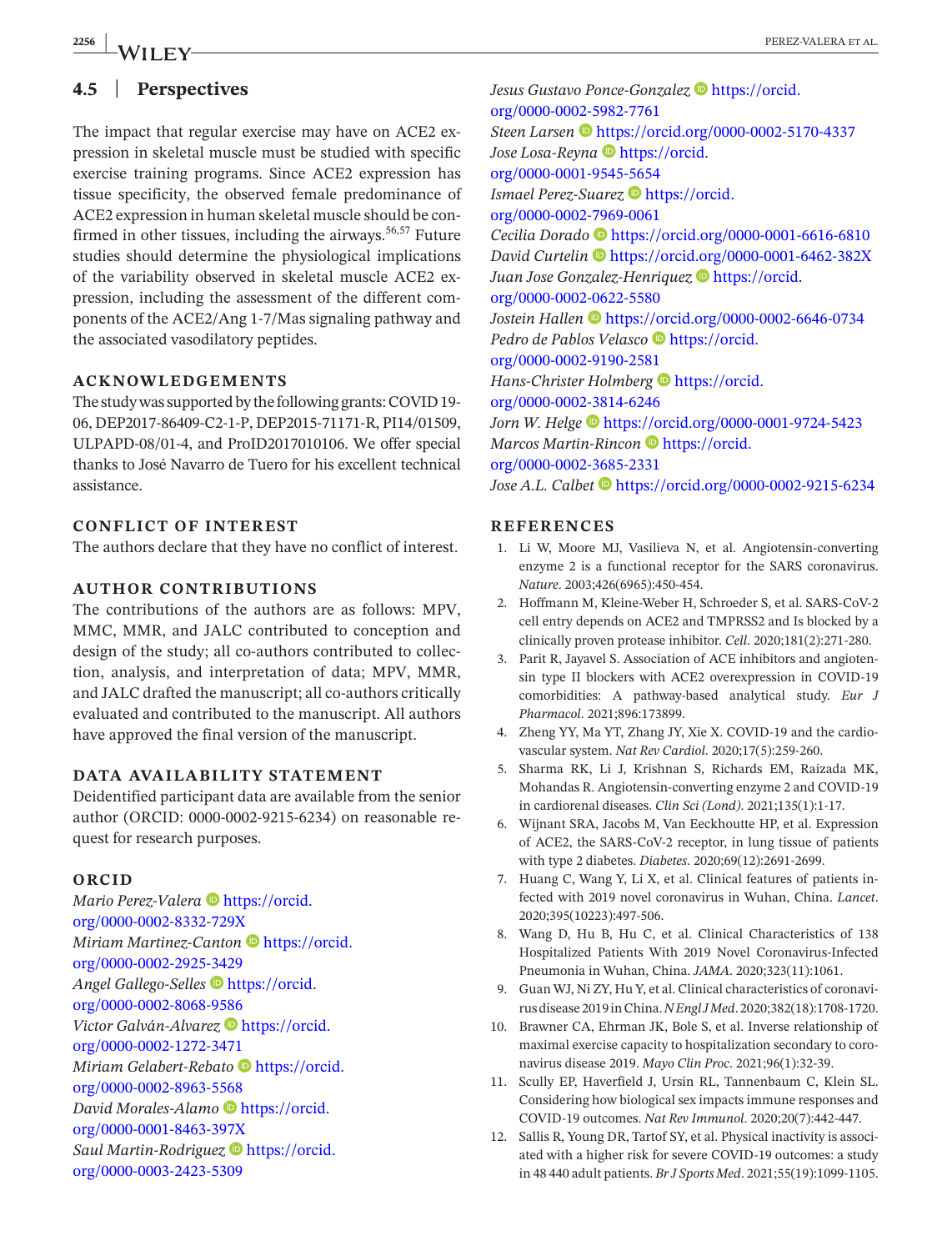- 13. Harmer D, Gilbert M, Borman R, Clark KL. Quantitative mRNA expression profiling of ACE 2, a novel homologue of angiotensin converting enzyme. *FEBS Lett*. 2002;532(1–2):107-110.
- 14. Donoghue M, Hsieh F, Baronas E, et al. A novel angiotensinconverting enzyme-related carboxypeptidase (ACE2) converts angiotensin I to angiotensin 1–9. *Circ Res*. 2000;87(5):E1-9.
- 15. Li S, Zhao W, Tao Y, Liu C. Fugan Wan alleviates hepatic fibrosis by inhibiting ACE/Ang II/AT-1R signaling pathway and enhancing ACE2/Ang 1–7/Mas signaling pathway in hepatic fibrosis rat models. *Am J Transl Res*. 2020;12(2):592-601.
- 16. Lukassen S, Chua RL, Trefzer T, et al. SARS-CoV-2 receptor ACE2 and TMPRSS2 are primarily expressed in bronchial transient secretory cells. *EMBO J*. 2020;39(10):e105114.
- 17. Gheblawi M, Wang K, Viveiros A, et al. Angiotensin-converting enzyme 2: SARS-CoV-2 receptor and regulator of the reninangiotensin system: celebrating the 20th anniversary of the discovery of ACE2. *Circ Res*. 2020;126(10):1456-1474.
- 18. Patel VB, Mori J, McLean BA, et al. ACE2 deficiency worsens epicardial adipose tissue inflammation and cardiac dysfunction in response to diet-induced obesity. *Diabetes*. 2016;65(1):85-95.
- 19. Takeshita H, Yamamoto K, Nozato S, et al. Angiotensinconverting enzyme 2 deficiency accelerates and angiotensin 1–7 restores age-related muscle weakness in mice. *J Cachexia Sarcopenia Muscle*. 2018;9(5):975-986.
- 20. De Giorgio MR, Di Noia S, Morciano C, Conte D. The impact of SARS-CoV-2 on skeletal muscles. *Acta Myol*. 2020;39(4):307-312.
- 21. Hamming I, Timens W, Bulthuis ML, Lely AT, Navis G, van Goor H. Tissue distribution of ACE2 protein, the functional receptor for SARS coronavirus. A first step in understanding SARS pathogenesis. *J Pathol*. 2004;203(2):631-637.
- 22. Hikmet F, Mear L, Edvinsson A, Micke P, Uhlen M, Lindskog C. The protein expression profile of ACE2 in human tissues. *Mol Syst Biol*. 2020;16(7):e9610.
- 23. Hilliard LM, Sampson AK, Brown RD, Denton KM. The "his and hers" of the renin-angiotensin system. *Curr Hypertens Rep*. 2013;15(1):71-79.
- 24. Fernandez-Atucha A, Izagirre A, Fraile-Bermudez AB, et al. Sex differences in the aging pattern of renin-angiotensin system serum peptidases. *Biol Sex Differ*. 2017;8:5.
- 25. Morales-Alamo D, Martinez-Canton M, Gelabert-Rebato M, et al. Sarcolipin expression in human skeletal muscle: Influence of energy balance and exercise. *Scand J Med Sci Sports*. 2020;30(3):408-420.
- 26. Morales-Alamo D, Guerra B, Santana A, et al. Skeletal muscle pyruvate dehydrogenase phosphorylation and lactate accumulation during sprint exercise in normoxia and severe acute hypoxia: effects of antioxidants. *Front Physiol*. 2018;9:188.
- 27. Martin-Rincon M, Perez-Suarez I, Perez-Lopez A, et al. Protein synthesis signaling in skeletal muscle is refractory to whey protein ingestion during a severe energy deficit evoked by prolonged exercise and caloric restriction. *Int J Obes (Lond)*. 2019;43(4):872-882.
- 28. Martin-Rincon M, Perez-Valera M, Morales-Alamo D, et al. Resting energy expenditure and body composition in overweight men and women living in a temperate climate. *J Clin Med*. 2020;9(203):1-20.
- 29. Morales-Alamo D, Losa-Reyna J, Torres-Peralta R, et al. What limits performance during whole-body incremental exercise to exhaustion in humans? *J Physiol*. 2015;593(20):4631-4648.
- 30. Zinner C, Morales-Alamo D, Ortenblad N, et al. The physiological mechanisms of performance enhancement with sprint interval training differ between the upper and lower extremities in humans. *Front Physiol*. 2016;7:426.
- 31. Perez-Suarez I, Ponce-Gonzalez JG, de La Calle-Herrero J, et al. Severe energy deficit upregulates leptin receptors, leptin signaling, and PTP1B in human skeletal muscle. *J Appl Physiol*. 2017;123(5):1276-1287.
- 32. Phillips BE, Kelly BM, Lilja M, et al. A practical and timeefficient high-intensity interval training program modifies cardio-metabolic risk factors in adults with risk factors for type II diabetes. *Front Endocrinol (Lausanne)*. 2017;8:229.
- 33. Martinez-Canton M, Gallego-Selles A, Gelabert-Rebato M, et al. Role of CaMKII and sarcolipin in muscle adaptations to strength training with different levels of fatigue in the set. *Scand J Med Sci Sports*. 2021;31(1):91-103.
- 34. Pedrianes P, Perez-Valera M, Morales-Alamo D, et al. Resting metabolic rate is increased in hypertensive patients with overweight or obesity: potential mechanisms. *Scand J Med Sci Sports*. 2021;31(7):1461-1470.
- 35. Calbet JAL, Ponce-Gonzalez JG, Calle-Herrero J, et al. Exercise preserves lean mass and performance during severe energy deficit: the role of exercise volume and dietary protein content. *Front Physiol*. 2017;8(483):1-13.
- 36. Martin-Rincon M, Calbet JAL. Progress update and challenges on VO<sub>2</sub>max testing and interpretation. *Front Physiol*. 2020;11:1070.
- 37. Martin-Rincon M, Gonzalez-Henriquez JJ, Losa-Reyna J, et al. Impact of data averaging strategies on  $VO<sub>2</sub>max$  assessment: Mathematical modeling and reliability. *Scand J Med Sci Sports*. 2019;29(10):1473-1488.
- 38. Laemmli UK. Cleavage of structural proteins during the assembly of the head of bacteriophage T4. *Nature*. 1970;227(5259):680-685.
- 39. Mendoza-Torres E, Riquelme JA, Vielma A, et al. Protection of the myocardium against ischemia/reperfusion injury by angiotensin-(1–9) through an AT2R and Akt-dependent mechanism. *Pharmacol Res*. 2018;135:112-121.
- 40. Kalupahana NS, Moustaid-Moussa N. The renin-angiotensin system: a link between obesity, inflammation and insulin resistance. *Obes Rev*. 2012;13(2):136-149.
- 41. Patel VB, Parajuli N, Oudit GY. Role of angiotensin-converting enzyme 2 (ACE2) in diabetic cardiovascular complications. *Clin Sci (Lond)*. 2014;126(7):471-482.
- 42. Frantz EDC, Prodel E, Braz ID, et al. Modulation of the renin-angiotensin system in white adipose tissue and skeletal muscle: focus on exercise training. *Clin Sci (Lond)*. 2018;132(14):1487-1507.
- 43. Engeli S, Bohnke J, Gorzelniak K, et al. Weight loss and the renin-angiotensin-aldosterone system. *Hypertension*. 2005;45(3):356-362.
- 44. Lovren F, Pan Y, Quan A, et al. Angiotensin converting enzyme-2 confers endothelial protection and attenuates atherosclerosis. *Am J Physiol Heart Circ Physiol*. 2008;295(4):H1377-1384.
- 45. Vaduganathan M, Vardeny O, Michel T, McMurray JJV, Pfeffer MA, Solomon SD. Renin-angiotensin-aldosterone system inhibitors in patients with Covid-19. *N Engl J Med*. 2020;382(17):1653-1659.
- 46. Norris CM, Yip CYY, Nerenberg KA, et al. State of the science in women's cardiovascular disease: a canadian